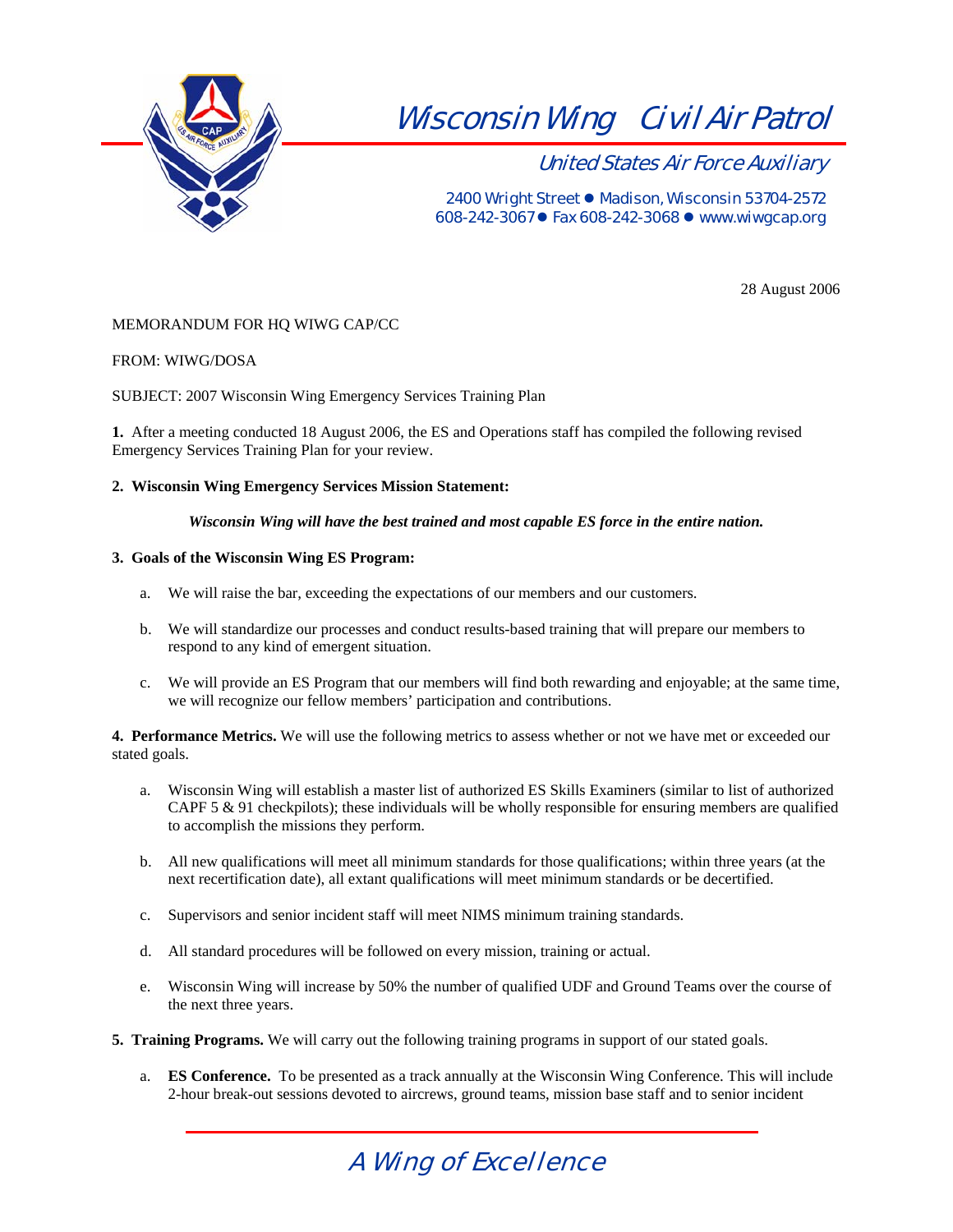

United States Air Force Auxiliary

2400 Wright Street • Madison, Wisconsin 53704-2572 608-242-3067 ● Fax 608-242-3068 ● www.wiwgcap.org

command personnel. Topics will include program updates, related information (from FAA, WEM and the like) and finally emphasis items as selected by the wing ES staff (tasks and other areas where either improvement is required or skills that are not often exercised and must be recertified). Members who achieve higher ratings (ICS Command and General Staff) must attend an ES Conference at least once every three years (prior to recertification) to remain rated. For lower ratings, these presentations should be made available on the wing website for appropriate instructors (skills examiners chosen by the ES staff) to put on at the local level (for those that cannot make the Wing Conference).

- b. **Mission Aircrew/Ground Team Academy.** To be presented annually. This is a relatively intensive training program that will be presented over the course of two consecutive weekends. The Aircrew component will take individuals who are already Mission Scanners (or who have accomplished the majority of Mission Scanner training) and prepare them to become Mission Observers and/or Mission Pilots. The Ground Team component will likewise take individuals with Urban Direction Finding training and prepare them to become Ground Team Members. An "advanced" second-year program will provide additional training to advance individuals to GTM2 and GTM1 status. Likewise, current aircrew members will have the opportunity to take part in a wilderness survival course. (The Advanced portions are not scheduled for FY 07, but will likely become available in FY 08.)
- c. **Mission Base Staff/Communications Academy.** To be presented annually. This training will be presented over the course of a single weekend, but will include several different components. The Basic Mission Base Staff Academy will provide ICS 300-level training along with separate tracks for those interested in working within the Operations Section (Air or Ground Branch) and those interested in other Mission Base support functions. The Advanced Mission Base Staff Academy (not scheduled for FY 07) will provide ICS 400-level and IS-800 training, along with separate tracks for those interested in pursuing ratings as Operations Section Chief, Planning Section Chief or Command Staff/Logistics/Finance-Admin Section Chief. Both the Basic and Advanced courses will include a significant tabletop exercise program that will test students' abilities to put their skills learned to immediate use. Finally, the Communications Academy will also include a basic and advanced school. The basic school will provide BCUT, ACUT and MRO training, with a significant practical component that will fully prepare students for the rigors of emergency communications operation. The advanced school will build upon this by introducing students to some of the more advanced equipment and concepts, such as setting up and operating the Communications Jump Kit, operating the MCP communications gear, assisting in the setup of the satellite internet kit, and operating a fully self-sufficient communications center in an emergency.
- d. **Tabletop/AFRCC Training.** To be presented annually. Every year, Wisconsin Wing will present a functional tabletop exercise that will test the ability of the Wing's mission managers to successfully prosecute the variety of missions we are expected to accomplish. Approximately every three years, the AFRCC will be invited in to present their SAR Management Course (of which, a tabletop SAR is a key component).
- e. **Tabletop/ICS 200 Training.** To be presented as necessary (beginning in FY 07). This training will be presented over the course of a single weekend and will include ICS 200-level training as well as IS-700 (An Introduction to the NIMS) training along with a tabletop exercise that will put students' knowledge of the Incident Command System to the test and prepare them to operate in a multi-agency incident.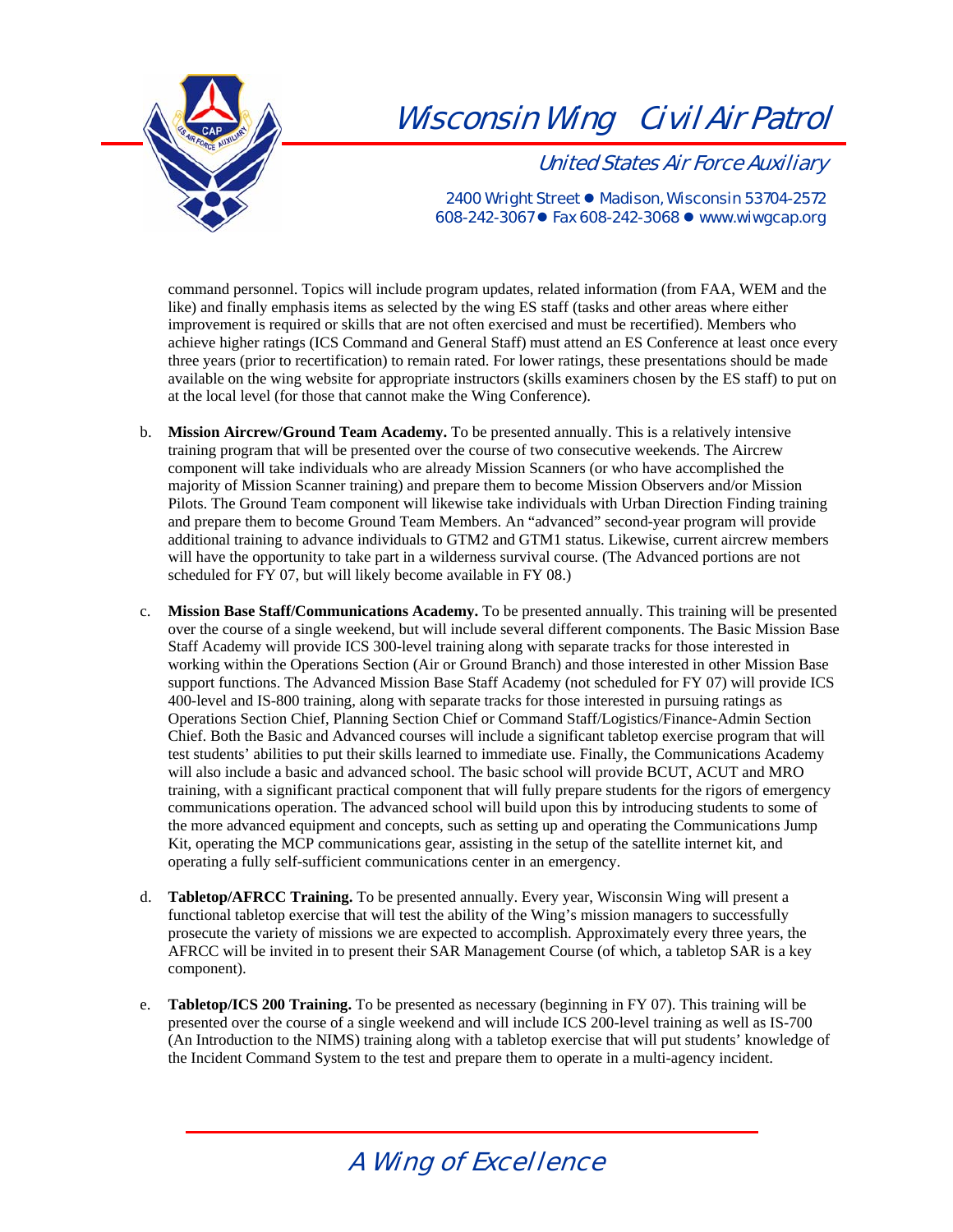

United States Air Force Auxiliary

2400 Wright Street • Madison, Wisconsin 53704-2572 608-242-3067  $\bullet$  Fax 608-242-3068  $\bullet$  www.wiwgcap.org

- f. **Monitored/Evaluated Training Mission.** In alternating years, Wisconsin Wing will host either a Monitored Training Exercise or an Evaluated Training Mission, where personnel from the Great Lakes Liaison Region office com to evaluate the wing's ability to perform our Emergency Services Mission.
- g. **Wing Training SAR/DR.** Several times per year, Wisconsin Wing will exercise its ES capability by putting on a training exercise with both SAR and DR components. These exercises will be held at various locations throughout the wing. The goal of these exercises is to ensure that the wing's members are fully prepared to respond to any likely contingency. With that in mind, scenarios will be presented that will test more than our aircrews' abilities to find an ELT or a tarp in a field. Ground team scenarios will give existing and newly forming teams the chance to fully practice their skills while air scenarios will focus on the typical kinds of air missions CAP has been tasked with as well as providing the opportunity to participate in more advanced sorties.
- h. **"Multi-Group" Training SAR/DR.** At least once per year, Wisconsin Wing will host a SAR/DR training mission that will focus on local areas, utilizing the concepts of Area Command. Each group is encouraged to set up their own local incident command post (mission base), complete with IC and staff, and conduct a more localized training focused on the needs of the group and its units. This will also provide each group the opportunity to invite local emergency managers, first responders and other interested parties to observe and participate in the exercise.
- i. **"Large-Scale" Training SAR/DR.** Wisconsin Wing will offer to host a multi-state exercise that will bring ES forces from across the region together to test their abilities to prosecute a coordinated mission strategy. Moreover, it will give Wisconsin the opportunity to take the lead within Great Lakes Region and help foster the kind of cooperation that will be vital in the case of a New Madrid-type event. The budget for this mission will be entirely dependent upon additional monies being available at the end of the fiscal year.
- j. **Local Group-Level Training.** Wisconsin Wing will make available for download from the website all of the information necessary to conduct standardized weekend-long training in the following ES specialties: Mission Staff Assistant, Mission Radio Operator, Urban Direction Finding (UDF) Team and Mission Scanner. Groups can then conduct any or all of these training courses on an as-needed basis, at the times and in the locations that best serve their members. Groups may request Wisconsin Wing Training Mission numbers (WT numbers) for these training events.
- k. **National Check Pilot Standardization Course.** Wisconsin Wing will conduct a NCPSC on an as-needed basis to provide potential new check pilots and current check pilots the opportunity to become certified or recertified.
- l. **Pilot Proficiency Programs.** Wisconsin Wing will continue to support the various programs that will increase the proficiency and competency of our pilot rolls.